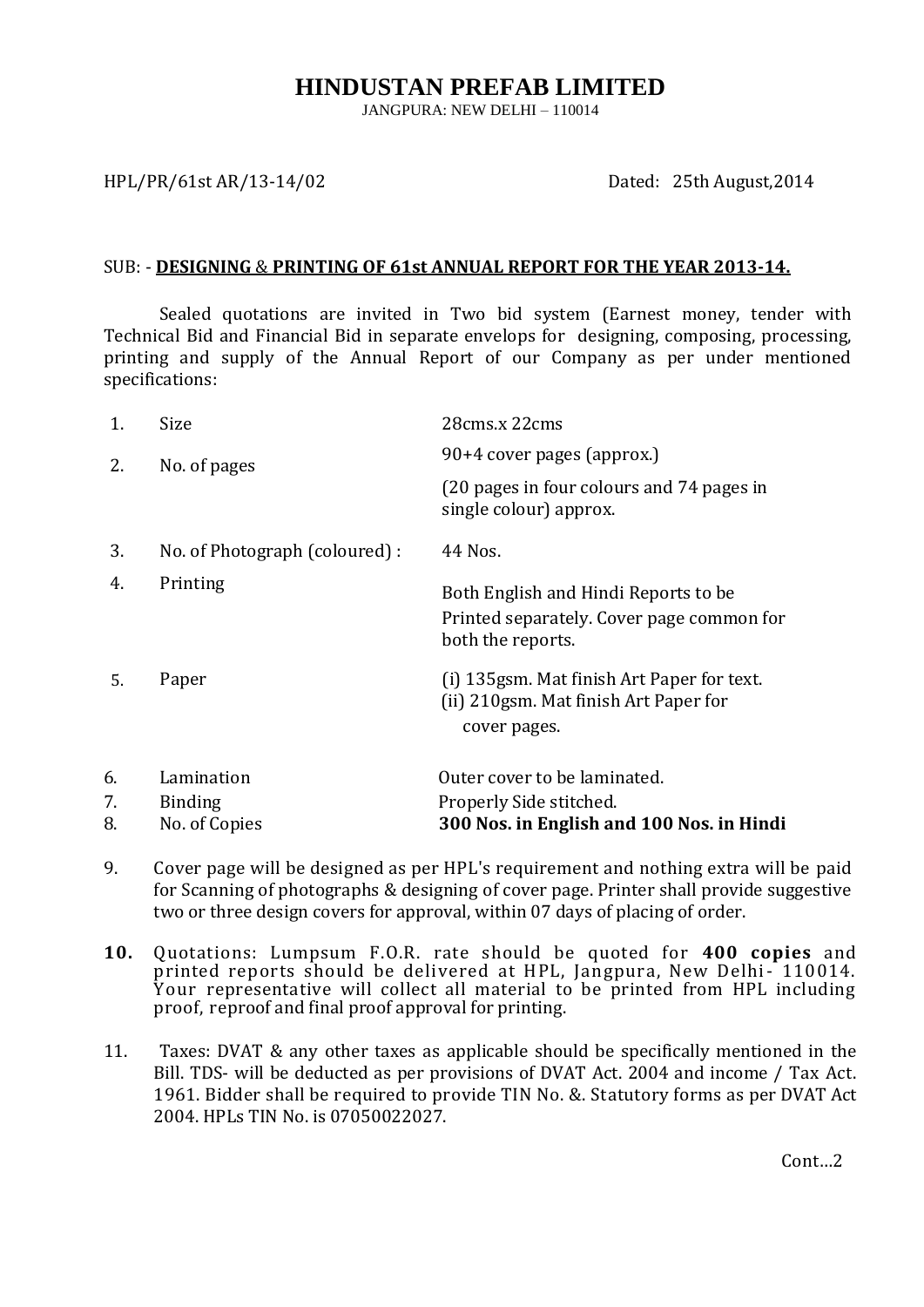- 12. Rates for additional/reduced pages of 04 coloured as also one coloured of the Annual Report and additional/reduced photographs should also be mentioned separately.
- **13.** Validity of rates: The rates quoted should be valid for **90 days.**
- 14. Tender documents can be had from the office of PR division at Hindustan Prefab Limited, Jangpura, New Delhi -14 any working days from 25/08/14 to 10/09/14 (upto 12.00 Noon) on payment of Rs.500/- (Rs five hundred only) in cash/demand draft in favour of HINDUSTAN PREFAB LIMITED payable at New Delhi as cost of tender (NON-REFUNDABLE).

Alternatively, the interested parties can download the complete tender documents from HPL's website [www.hindprefab.org](http://www.hindprefab.org/). Tenders downloaded from accompanied with the tender cost of Rs.500/- in the form of Demand Draft in favour of HINDUSTAN PREFAB LIMITED & payable at New Delhi.

15. EMD: **EMD of Rs. 2500/-** shall be deposited in shape of DD in favour **of M/s Hindustan Prefab Limited payable at New Delhi**. Earnest Money can also be deposited in Demand Draft or cash and cash receipt thereof shall accompany the tender / quotation.

The Earnest money deposited of unsuccessful Bidders shall be refunded within 30 days from the date of deposit of the amount.

The EMD deposit will be forfeited in case the Bidder withdraws his offer before finalization of the tender.

EMD of successful tenderer will be adjusted against Security Deposit.

- **16.** Payment Terms: 90% payment will be made within\_30 days of receipt of material i.e. Annual Reports complete in all respect and 10% will be retained as Security Deposit and will be released after 60 days from the date of handing over of Annual Reports to HPL.
- **17.** Execution: (i) Entire work to be completed within THREE WEEKs from the date of Collection of typed manuscript from HPL. Further printed and laminated reports (both English and Hindi copies) should be delivered to HPL within seven days of clearing the final proof.

The printer should provide atleast 3 or 4 proof for corrections on immediate basis before final proof duly got approved for printing purpose and nothing shall be paid extra for providing proofs for corrections.

- **18.** Quality & time is essence of the contract: if work is delayed, penalty @ 1% of awarded Value for per week of delay shall be charged. If any printing mistakes noticed after approval of final proof. Penalty of Rs. 500/- per mistake can be levied.
- **19.** In case, it is desired to see the specimen of last year report of the company, the / same can be seen in our office on any working day from 10.00am to 4.00pm.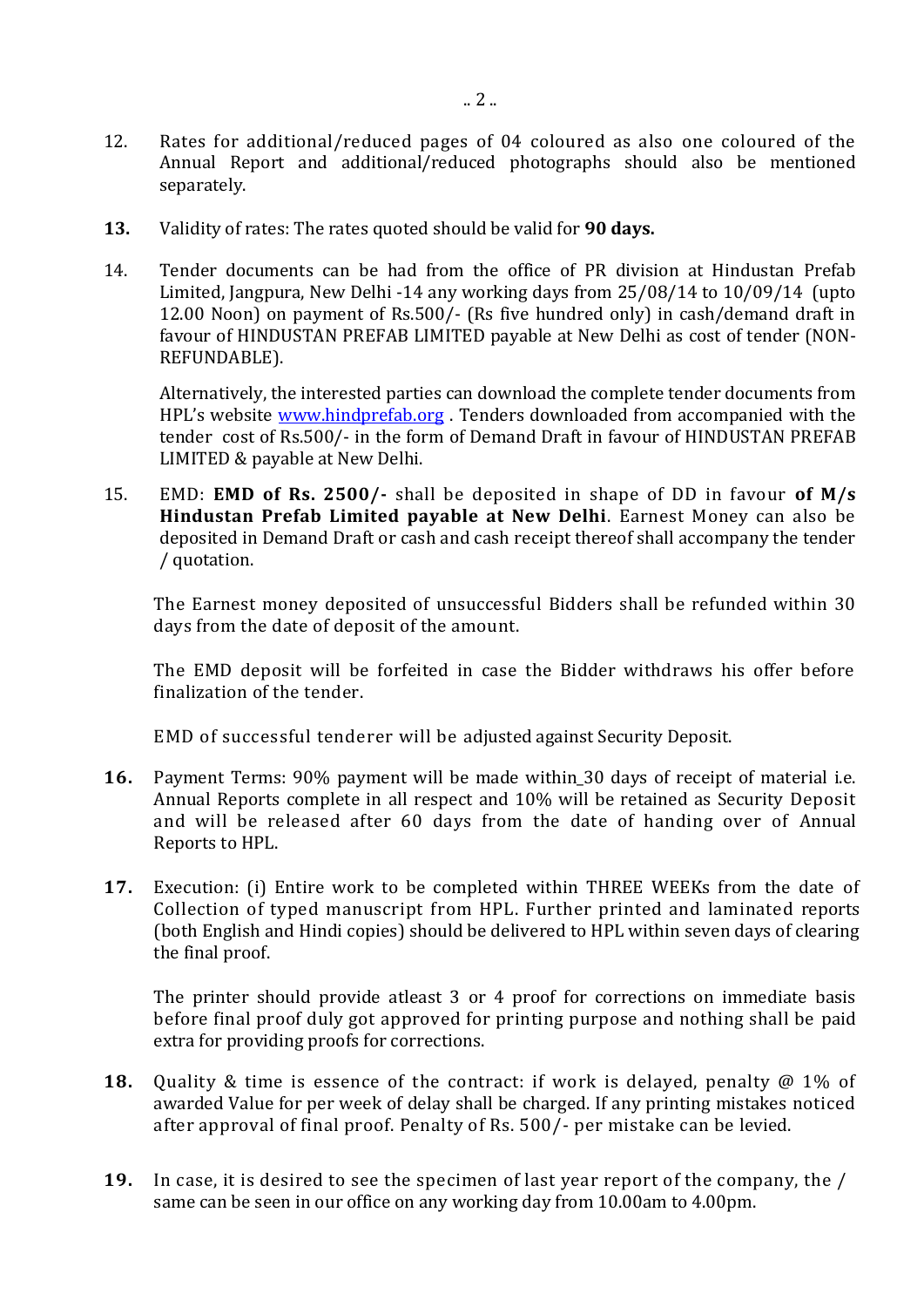…. 3….

- **20.** Sealed quotations duly addressed to the undersigned should reach this office on 10th Sept. 2014 at 2.30pm and the same will be opened at 3.00 pm on the same day. Bidders are required to provide sample of papers alongwith quotations.
- **21.** The management reserves the right to reject any or all quotations without / assigning any reason thereof.
- **22.** Bidders are required to send, in a separately cover, specimen of the latest/multi- / coloured Annual Reports/Brochure etc. printed by them.
- **23.** Eligibility criteria: Those printers who are doing similar works having complete Infrastructure can only quote for the work and they should provide documents in support of their capacity.

## **24. Mode Of Submission:**

The tender is to be submitted in two separate sealed covers as under:-

#### **Envelope I**:-

 **EMD and cost of tender documents. as specified and Supporting Documents as per Eligibility Criteria.**

### **Envelope II :**

**This envelope shall be properly sealed and superscribed as " Envelope – II indicating the NIT No., due Date, Name of Work, Name of Tender, agency should be addressed to HINDUSTAN PREFAB LIMITED, JANGPURA, NEW DELHI -14. Financial Bid/Sealed Quotations**

**All the two sealed envelopes shall be wrapped in an outer envelope. The Financial bid / Quotations of only those parties will be opened who have successfully qualified the Eligibility Criteria and deposited EMD as specified above.**

- i) Sealed tender is to be dropped in the Sealed Tender box kept in the office at 1st floor, HPL, Jangpua, New Delhi –110014.
- ii) Each page of the tender offer must be signed by the Bidder or authorized signatory on behalf of the Bidder.
- iii) Rates must be quoted both in figure and words. Use of cutting and overwriting should be avoided. Use of fluid is not allowed.
- iv) Conditional tender shall not be accepted.
- v) **Envelope-II** containing quotation shall be opened of only those tenderor who have complied with the requirement of Envelope - I
- **25.** Last Date of Receipt of Quotations is 10th Sept.2014 upto 2.00 pm and same shall be opened on same day at 3.00pm.